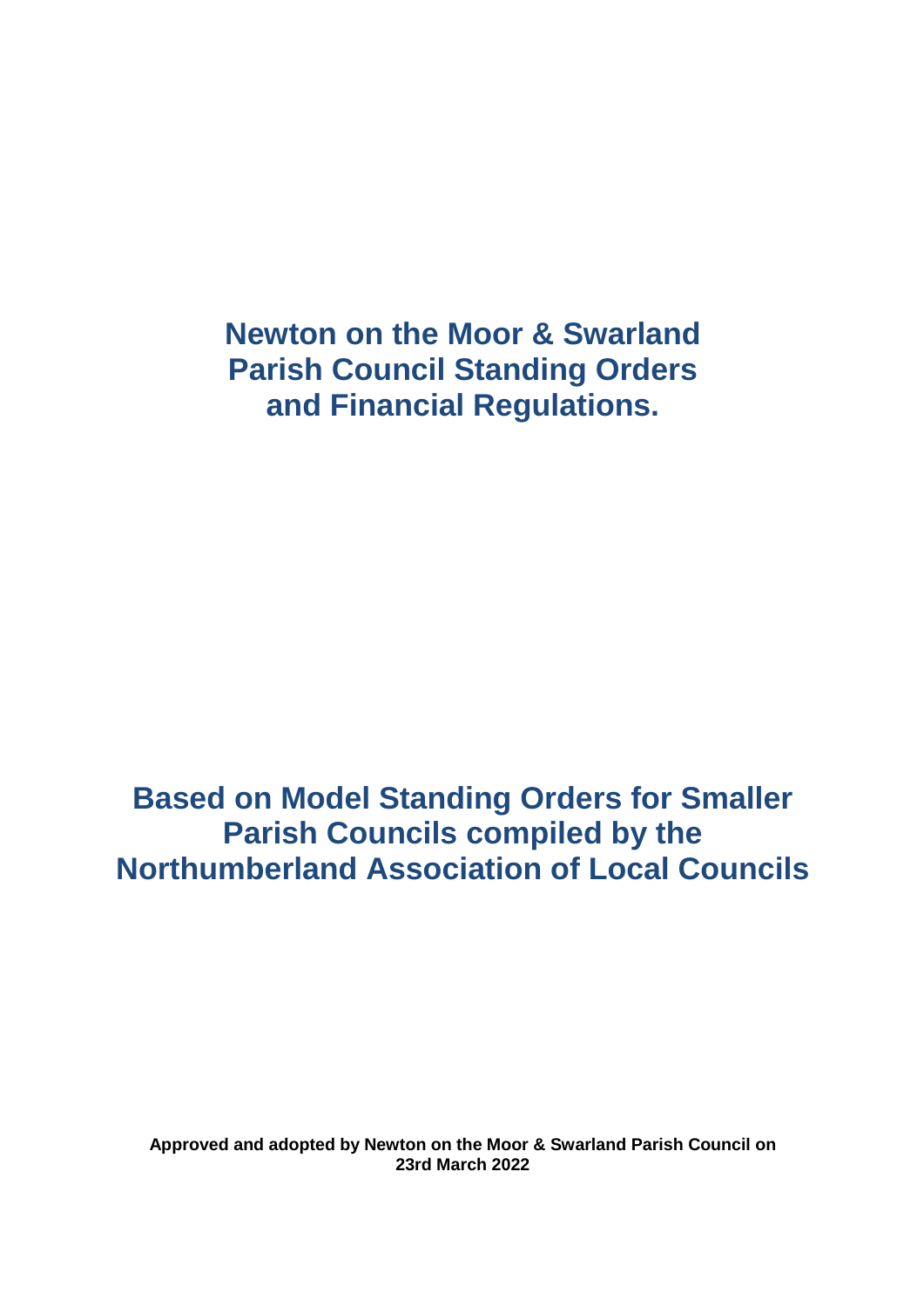### **Councillors**

- 1.1. Following election or co-option to the Council, each Councillor will be issued with a copy of the Code of Conduct and Standing Orders and other relevant briefing material for the Council. They will sign the form of Declaration of Acceptance of Office in the presence of the Clerk of the Council, or of a Councillor who has been specifically designated by the Council for this purpose.
- 1.2. All Councillors will observe the Code of Conduct at all times when on Council business and no member will act in such a way that will bring the Council into disrepute, behave offensively in meetings or obstruct the Council's business.
- 1.3. The Code of Conduct adopted by the Council will define when a Councillor will declare a Disclosable Pecuniary Interest and Other Interests in an item for discussion at a Council meeting. The Councillor will declare that interest and the nature of the interest at the earliest opportunity.
- 1.4. On receipt of a written application from a councillor, the Council may grant a dispensation to him or her to speak**.** This is covered in the Parish Council's Dispensation Policy.

## **2. Annual Meetings**

- 2.1. If the Annual Meeting is in an election year it must be held within 14 days after that election. If it is not an election year then the annual meeting will take place on an appropriate day in May.
- 2.2. If the outgoing Chair is available then he/she will preside until a new Chair has been elected. The first business of the Annual Meeting will be the election of the Chair (and Vice Chair, if appropriate) and to receive their acceptance of office.
- 2.3. The retiring Chair will report on the activities of the Council for the preceding year.
- 2.4. In addition to the business in 2.2 and 2.3 above, the business of and requirements for an annual meeting will be subject to the same provisions as are specified for council meetings in section 3, below.

#### 3. **Meetings**

- 3.1. A minimum of 4 meetings will be held each year.
- 3.2. Meetings will be held in appropriate, accessible accommodation. Unless no other accommodation is available the meetings will not be held in premises used for the supply of alcohol.
- 3.3. An agreed frequency of meetings will be decided at the Annual Meeting and Councillors will be advised of the meetings by the issue of a summons and agenda. The agenda will be delivered by email. The agenda must be issued at least three clear working days before the meeting. The requirement for the issue of the summons and agenda also applies to additional ordinary meetings or extraordinary meeting should they be required.
- 3.4. Public notices will be posted in conspicuous places, and the Parish Council website, informing members of the public of the venue, time, date and business to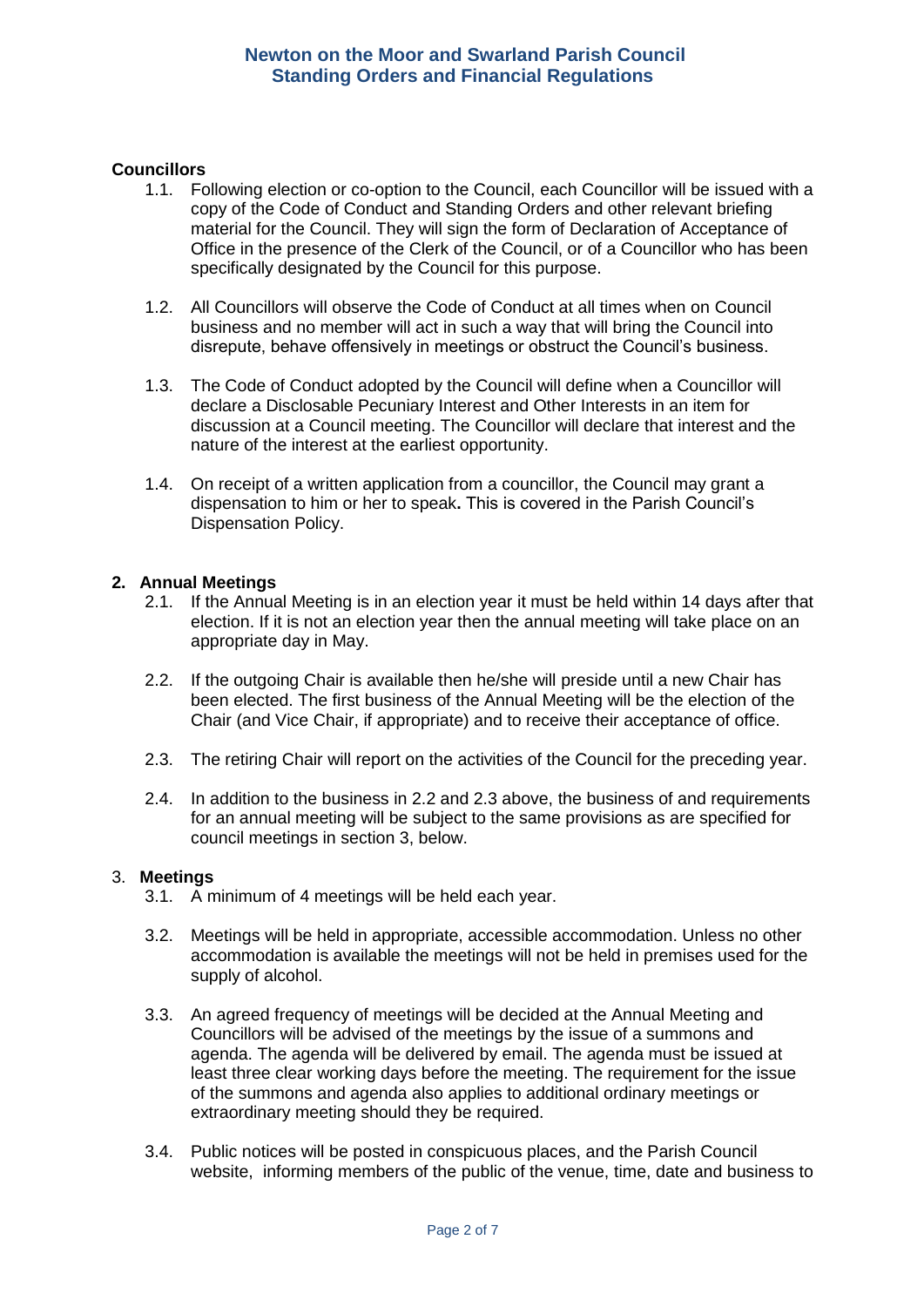be transacted at the meeting. The notice will be posted at least three clear working days before the meeting.

- 3.5. Meetings will be open to the public and press but they may be temporarily excluded from the meeting if the business is regarded as confidential.
- 3.6. The public may record and transmit electronically the proceedings of a meeting of the Council and of any of its committees. No recording may be made of the public who are in attendance at the meeting, or of matters that occur in the meetingplace immediately prior to or following the meeting, without the Council's prior consent.
- 3.7. Members of the public may speak at Council meetings at the discretion of the Chair of the meeting.
- 3.8. The agenda for the meeting will be agreed by the Clerk, Chair and Vice Chair as appropriate. The agenda will always include an item to enable Councillors to declare interests. An opportunity for public questions will be made available immediately before the commencement of each meeting.
- 3.9. The Council may only take decisions on items clearly specified on the agenda; if agreed by the Chair, any urgent items which are not on the agenda may be discussed, but no decision may be made at that meeting.
- 3.10. The Chair of the Council will preside at the meeting and will be responsible for the conduct of that meeting. If the Chair is not present then the Vice Chair will preside. If they neither is present then the first matter on the agenda will be the election of an appropriate Councillor who will chair the meeting. Whoever chairs the meeting will assume the duties of the Chair for the meeting.
- 3.11. The quorum for the Council will be one third of the total Councillor places but in any case not fewer than 3. If there be insufficient members present then no business will be transacted and a fresh notice will be issued to reconvene the meeting at a later date.
- 3.12. If at any time during the meeting it ceases to be quorate then the meeting will be adjourned and any remaining business carried forward to the meeting when next convened.
- 3.13. Voting at the meeting shall be by a show of hands unless a majority of Councillors wants a ballot. Only the proposer and seconder will be recorded in the minutes unless a Councillor requests that their vote is noted. A Councillor may also request that the Clerk records how each Councillor has voted, including abstentions. Any request of this nature will be made before moving on to the next business.
- 3.14. In cases of equal votes the Chair (or other person presiding) will have a second or casting vote.
- 3.15. A minute of the meeting will be kept by the Clerk or other nominated person in the Clerk's absence. The minutes will record any decisions made by the Council. Draft minutes will be circulated to Councillors as soon as practicable, at the latest within three weeks after the meeting. Councillors will supply any suggested amendments after which the amended unapproved draft minutes will be made available to the public. The minutes will then be approved at the following meeting and signed by the person presiding at that meeting.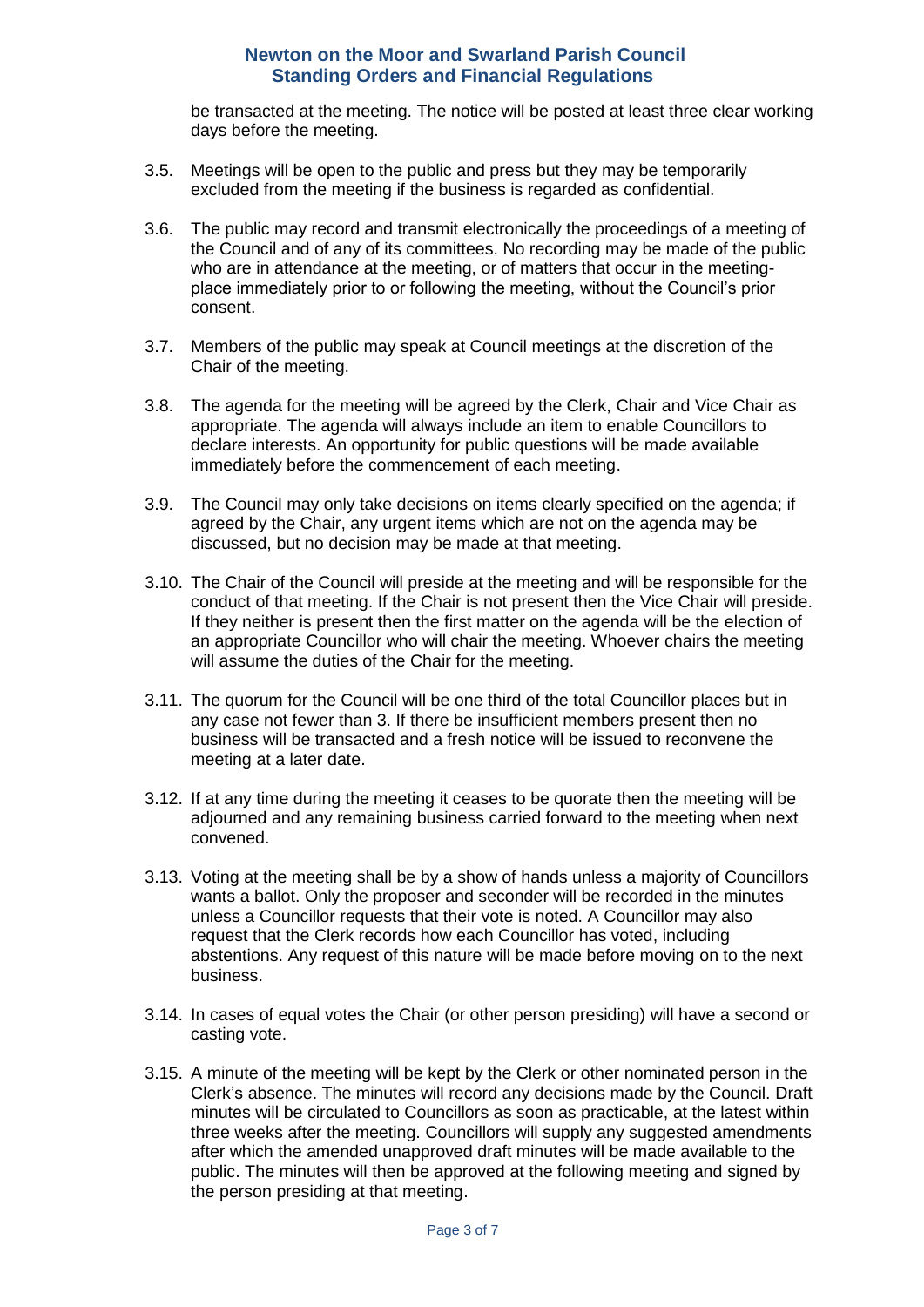- 3.16. The amended unapproved draft minutes will be published within 1 month of the Parish Council meeting in conspicuous places in the Parish and on the Parish Council Website.
- 3.17. Meetings will not normally last longer than 2 hours. Meetings may extend beyond 2 hours subject to the agreement of the Council.

### **4. Emergency Business**

Should it not be appropriate to convene a normal or extraordinary meeting, then any business will be handled through consultation with members either by email or by video call. In the case of email consultations, any resultant decision will normally be made by the Clerk. Unless the law provides otherwise, meetings of the Council that are held by video call will be consultative, with any resultant decisions being made by the Chair or whoever else has presided. The scope of the delegated authority should be minutes and periodically reviewed. Actions will be reported promptly to the Council.

## **5. Finance**

## 5.1. **Responsible Finance Office (RFO)**

5.1.1. The Responsible Finance Officer is a statutory office and appointed by the Council. The Clerk of the Council will take on this role of managing the Council's financial affairs in accordance with Proper *Practices (Governance and Accountability for Smaller Authorities in England 2021).*

#### 5.2. **Estimates and Precept**

5.2.1. The RFO will compile estimates of income and expenditure annually for the Council's consideration. The Council will review the budget not later than the end of December in preparation for the precept being agreed and submitted to the Billing Authority no later than the end of January. During the year the budget will be reviewed against actual expenditure and income. Amendments to the budget will be discussed in Council and any changes will be minuted.

#### 5.3. **Income and Expenditure**

5.3.1. The RFO will supply regular updates of income and expenditure throughout the year and detail actual figures against estimate. Significant underspends or overspends will be brought to the attention of the Council and action taken to address any discrepancies. Underspent revenue will be identified and earmarked to reserves by a Council resolution.

## 5.4. **Accounting and Audit**

- 5.4.1. The RFO will determine all accounting procedures and financial records of the Council in accordance with the Accounts and Audit Regulations 2015.
- 5.4.2. The RFO will complete the annual financial statements of the Council including the annual return as soon as practicable after the end of the financial year and will submit and report on them for approval by the Council. The Council will review them each year and ensure that there is an adequate, effective system of internal audit of the Council's accounting, financial and other procedures in line with Proper Practice.
- 5.4.3. An Internal Auditor will be appointed by the Council to carry out the work required to comply with the Proper Practice. The person appointed will be competent and independent of the operation of the Council.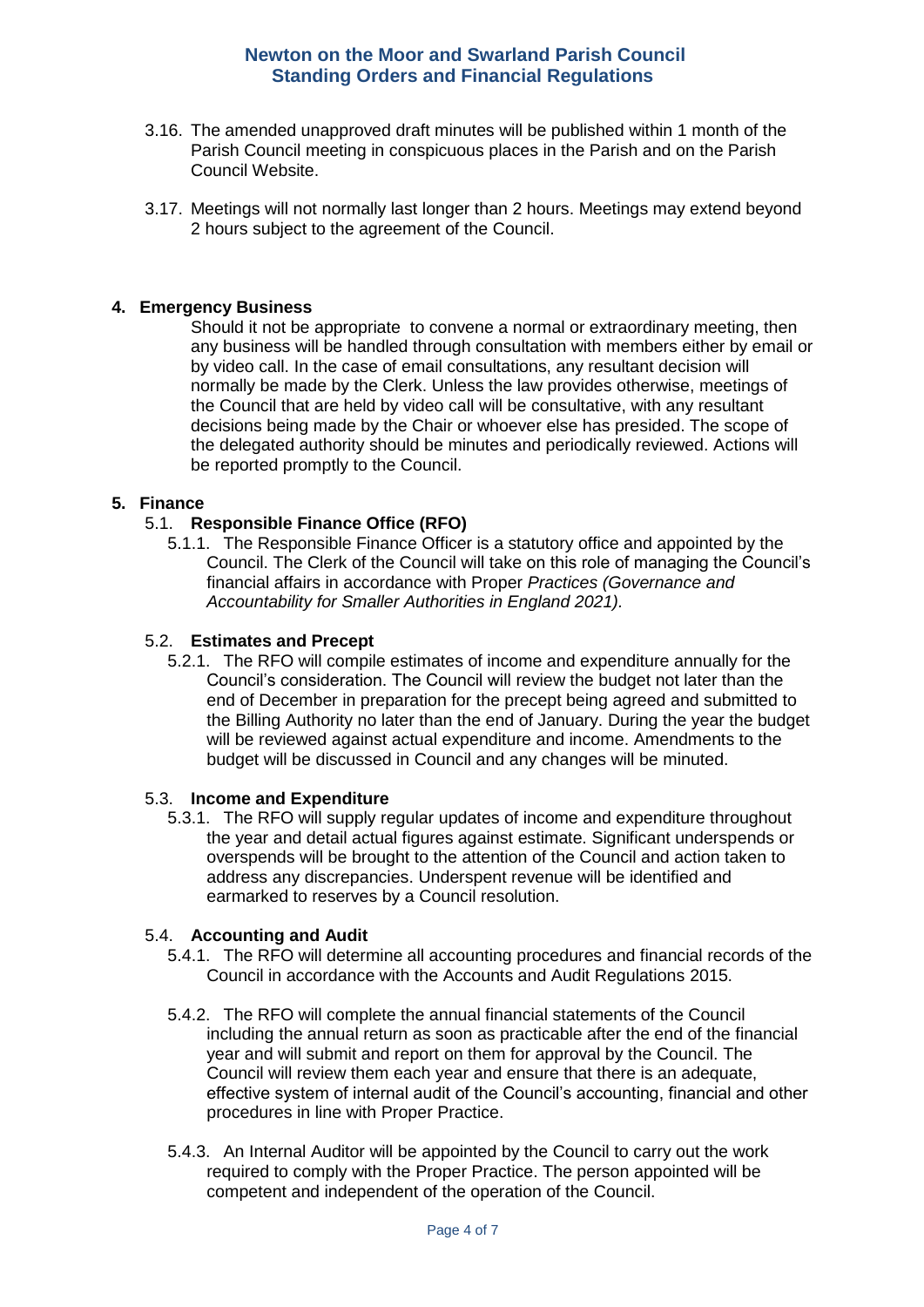5.4.4. The RFO will submit the Annual Return to the External Auditor by the due date, ensuring the return is complete.

#### 5.5. **Banking Arrangements and Cheques**

- 5.5.1. The Council's banking arrangements, including the Bank Mandate, will be made by the RFO and approved by the Council. They will be regularly reviewed for efficiency.
- 5.5.2. A resolution of the Council will nominate at least three members to be authorised by the Council to sign cheques.
- 5.5.3. All items of expenditure will be authorised by the Council and the payments approved. The RFO will examine invoices and verify and certify the expenditure. Cheques will be completed for all transactions and signed by two authorised Councillors.
- 5.5.4. Any utility bill may be paid by Direct Debit, provided that the instructions are signed by two authorised Councillors, and reviewed at least every year.
- 5.5.5. If the Council resolves to operate 'electronic banking' arrangements, appropriate standing orders and financial regulations will be adopted, to conform with Proper Practices.

#### 5.6. **Loans and Investments**

- 5.6.1. All loans and investments will be negotiated in the name of the Council and will be set for a period approved by the Council.
- 5.6.2. All borrowings will be in the name of the Council and will not be entered into until necessary approvals have been given. Any application will be approved by Council, especially the terms and purpose. These terms must be reviewed annually.
- 5.6.3. All investments of money under the control of the Council will be in the name of the Council and all certificates or other documents will be retained by the RFO.

## 5.7. **Contracts and Purchase Orders**

- 5.7.1. An official order or letter will be issued for all work or services paid for by the Council. All Councillors and officers are responsible for obtaining good value for money at all times. An officer placing an order on behalf of the Council will ensure that good value and appropriate terms are obtained for the transaction.
- 5.7.2. Orders for values from £1000 £3000 require a minimum of two quotations; for values above £3000 three quotations are required. Contracts exceeding £25,000 normally require advertising on the government's Contracts Finder website, and will follow Proper Practice.
- 5.7.3. All orders and contracts which require quotations will be approved by the Council. While the Council is not obliged to accept the lowest quotation the reasons for accepting the quotation will be recorded.

#### 5.8. **Assets**

5.8.1. The RFO will ensure that an appropriate and accurate Register of Assets is maintained by the Council. It will be reviewed at least annually**,** in conjunction with a health and safety inspection of assets if appropriate.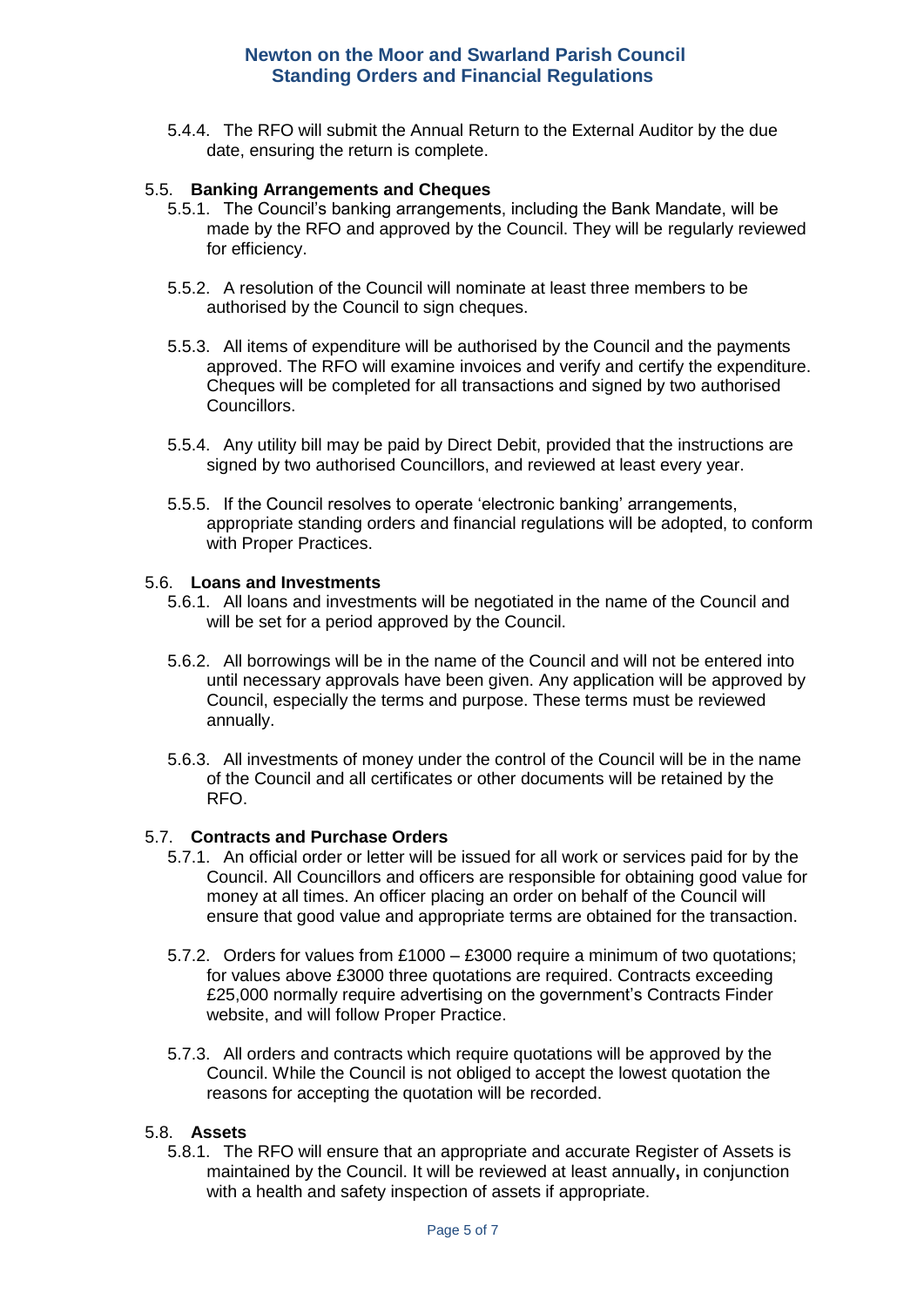# 5.9. **VAT**

5.9.1. The RFO will promptly complete any VAT Return that is required. Any repayment claim due in accordance with the VAT Act 1974 section 33 will be made at least annually coinciding with the financial year.

## **6. Insurance**

6.1. Following the annual risk assessment the Council will review the level of insurance cover and ensure it is adequate and appropriate for the activities of the Council. Minimum cover will include Public Liability, Employers Liability, Money and Fidelity Guarantee.

#### **7. Risk Assessment**

- 7.1. A risk assessment will be undertaken annually of all the activities of the Council and a report approved by the Council. This assessment will also cover the appropriateness of the internal audit arrangements. The Risk Assessment will be reviewed annually, and recorded in the minutes of the Council meeting.
- 7.2. If the Council undertakes a new activity not covered by the existing risk assessment an assessment will be undertaken before the activity commences.

#### **8. Freedom of Information**

8.1. The Council is subject to the Freedom of Information Act and has adopted the Model Publication Scheme for Parish Councils. The Clerk will ensure the Council conforms to the requirements of the Act allowing public access to the appropriate documents. The Council should periodically review the procedure and scheme.

#### **9. Clerk to the Council**

- 9.1. The Council may appoint a number of employees to assist it in the performance of its duties. The Council will appoint a Clerk to the Council which will be on an employed basis, unless the Clerk is a member of the Council, acting in an unpaid capacity.
- 9.2. The Clerk will act as the Proper Officer of the Council, and he/she will: receive the Declarations of Acceptance of Office and notices disclosing interests; sign documents on behalf of the Council and issue summons agendas and notices of meetings; receive and distribute plans and documents on behalf of the Council; and also advise the bank of changes to mandates with the bank.
- 9.3. The Clerk will act as Responsible Financial Officer or be responsible for managing a Finance Officer or other employees of the Council.
- 9.4. As an employee of the Council the Clerk is covered by employment legislation that deals with employment rights, discrimination in employment, unfair dismissal, redundancy and similar matters. The Clerk will therefore have a contract of employment stating the terms and conditions under which he/she is employed. This will effectively be administered by the Chair or designated Councillor acting with the authority of the Council. The Council must also have a Discipline and Grievance procedure in place

#### **10. Committees and task-and-finish groups**

10.1. The Council from time to time may set up committees and task-and-finish groups to undertake work on behalf of the Council. The Council will set their Terms of Reference, and they will report periodically to the Council.

## **11. Alteration or Reversal of previous decisions**